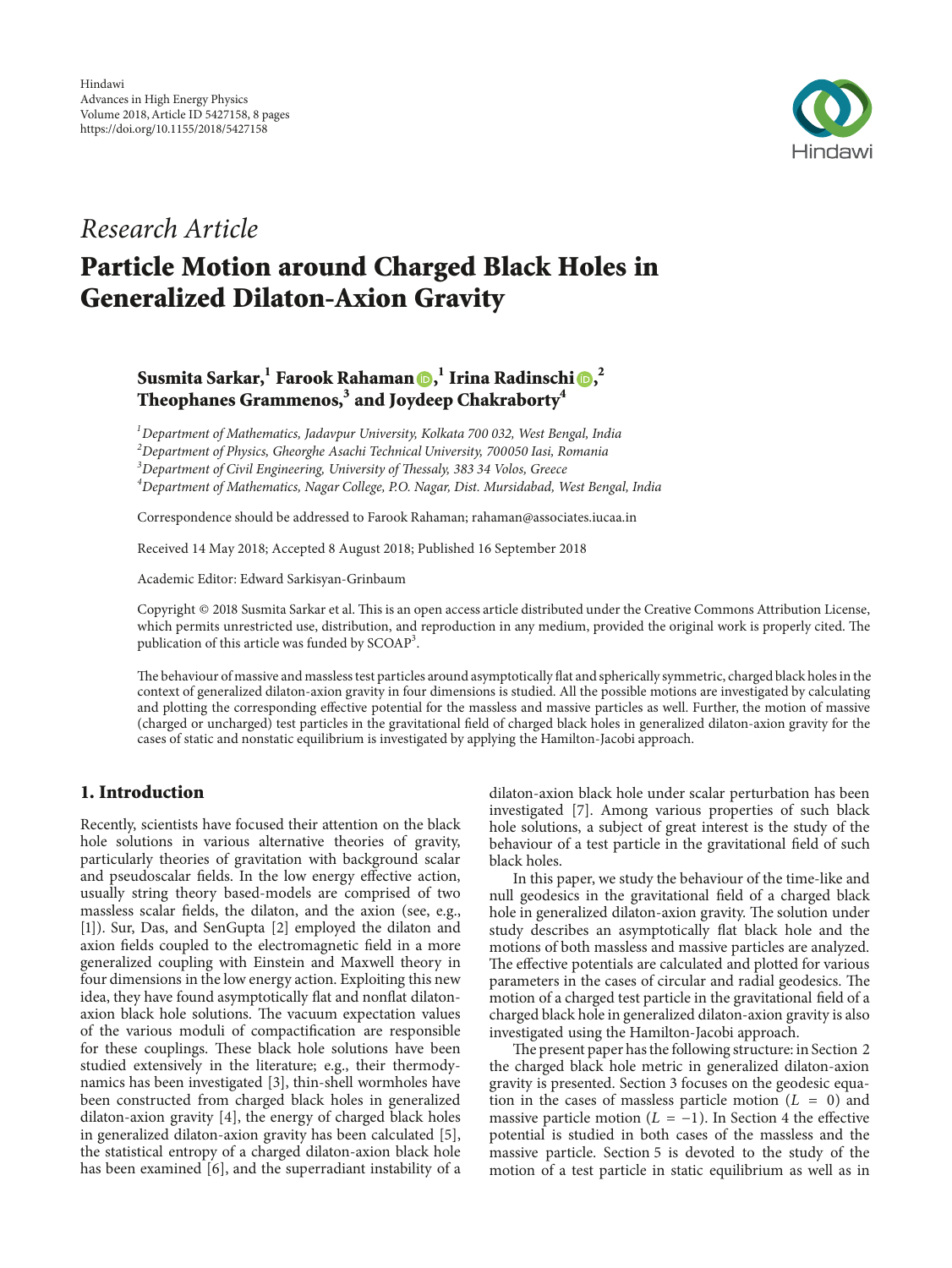nonstatic equilibrium. For the latter case, a chargeless ( $e =$ 0) and a charged test particle are considered. Finally, in [Section 6,](#page-6-0) the results obtained in this paper are discussed.

#### <span id="page-1-0"></span>2. Charged Black Hole Metric in Generalized Dilation-Axion Gravity

Recently, Sur, Das, and SenGupta [\[2\]](#page-7-1) have discovered a new black hole solution for the Einstein-Maxwell scalar field system inspired by low energy string theory. In fact, they have considered a generalized action in which two scalar fields are minimally coupled to the Einstein-Hilbert-Maxwell field in four dimensions (in the Einstein frame, see, e.g., [\[8](#page-7-7), [9](#page-7-8)]) having the form

$$
I = \frac{1}{2\kappa} \int d^4x \sqrt{-g} \left[ R - \frac{1}{2} \partial_\mu \varphi \partial^\mu \varphi - \frac{\omega(\varphi)}{2} \partial_\mu \zeta \partial^\mu \zeta \right]
$$
  

$$
- \alpha(\varphi, \zeta) F_{\mu\nu} F^{\mu\nu} - \beta(\varphi, \zeta) F_{\mu\nu} * F^{\mu\nu} \right],
$$
 (1)

where  $\kappa = 8\pi G$ , R is the curvature scalar,  $F_{\mu\nu}$  describes the Maxwell field strength and  $\varphi$ ,  $\zeta$  are two massless scalar/pseudoscalar fields depending only on the radial coordinate  $r$  which are coupled to the Maxwell field through the functions  $\alpha$  and  $\beta$ . Here,  $\zeta$  acquires a nonminimal kinetic term of the form  $\omega(\varphi)$  due to its interaction with  $\varphi$  ( $\varphi$ ,  $\zeta$  can be identified with the scalar dilaton field and the pseudoscalar axion field, respectively), while  $*F^{\mu\nu} = (1/2)\varepsilon^{\mu\nu\kappa\lambda}F_{\kappa\lambda}$  is the Hodge-dual Maxwell field strength.

Indeed, with the action described by [\(1\),](#page-1-2) a much wider class of black hole solutions has been found, whereby two types of metrics, asymptotically flat and asymptotically nonflat, for the black hole solutions have been obtained.

For our study we use the asymptotically flat solution to analyze the behaviour of massive and massless test particles around a spherically symmetric, charged black hole in generalized dilaton-axion gravity. The asymptotically flat metric considered is given by

$$
ds^{2} = -f(r) dt^{2} + \frac{dr^{2}}{f(r)} + h(r) d\Omega^{2},
$$
 (2)

with

$$
f(r) = \frac{(r - r_{-})(r - r_{+})}{(r - r_{0})^{(2-2n)}(r + r_{0})^{2n}}
$$
 (3)

and

$$
h(r) = \frac{(r + r_0)^{2n}}{(r - r_0)^{(2n - 2)}}.
$$
\n(4)

In [\(3\)](#page-1-3) and [\(4\),](#page-1-4) according to [\[2\]](#page-7-1), in order to have nontrivial  $\varphi$  and  $\zeta$  fields, the exponent  $n$  is a dimensionless constant strictly greater than 0 and strictly less than 1. The other various parameters are given as follows:

$$
r_{\pm} = m_0 \pm \sqrt{m_0^2 + r_0^2 - \frac{1}{8} \left( \frac{K_1}{n} + \frac{K_2}{1 - n} \right)},
$$
 (5)

$$
r_0 = \frac{1}{16m_0} \left( \frac{K_1}{n} - \frac{K_2}{1 - n} \right),\tag{6}
$$

$$
m_0 = m - (2n - 1) r_0,
$$
\n(7)

$$
K_1 = 4n \left[ 4r_0^2 + 2r_0 \left( r_+ + r_- \right) + r_+ r_- \right], \tag{8}
$$

$$
K_2 = 4(1 - n)r_+r_-\tag{9}
$$

and

$$
m = \frac{1}{16r_0} \left( \frac{K_1}{n} - \frac{K_2}{1-n} \right) + (2n - 1) r_0, \tag{10}
$$

where *m* is the mass of the black hole and  $0 < n < 1$ . The parameters  $r_{+}$  and  $r_{-}$  determine the inner and outer event horizons, respectively. Also, for  $r = r_0$ , there is a curvature singularity and the parameters obey the condition  $r_0 < r_ r_{+}$ .

#### <span id="page-1-2"></span><span id="page-1-1"></span>3. Geodesic Equation

The geodesic equation for the metric [\(2\)](#page-1-5) describing the motion in the plane  $\theta = \pi/2$  is as follows [\[10\]](#page-7-9):

$$
\left(\frac{dr}{d\tau}\right)^2 = Lf\left(r\right) + E^2 - \frac{J^2f\left(r\right)}{h\left(r\right)},\tag{11}
$$

<span id="page-1-10"></span>
$$
\frac{d\phi}{d\tau} = \frac{J}{h(r)},\tag{12}
$$

<span id="page-1-6"></span>
$$
\frac{dt}{d\tau} = \frac{E}{f(r)},\tag{13}
$$

where  $L$  is known as the Lagrangian having the values 0 for a massless particle and  $-1$  for a massive particle and  $E$ ,  $J$ are constants identified as the energy per unit mass and the angular momentum, respectively.

Now we proceed to discuss the motion of the massless and the massive particle for the radial geodesic.

The radial geodesic equation  $(J = 0)$  is

<span id="page-1-8"></span><span id="page-1-7"></span>
$$
\left(\frac{dr}{d\tau}\right)^2 = E^2 + Lf\left(r\right). \tag{14}
$$

<span id="page-1-5"></span>Using [\(13\),](#page-1-6) [\(14\)](#page-1-7) becomes

<span id="page-1-9"></span>
$$
\left(\frac{dr}{dt}\right)^2 = \left(f\left(r\right)\right)^2 \left(1 + f\left(r\right)\frac{L}{E^2}\right). \tag{15}
$$

<span id="page-1-4"></span><span id="page-1-3"></span>Then, by inserting  $f(r)$  from [\(3\),](#page-1-3) [\(15\)](#page-1-8) reads

$$
\left(\frac{dr}{dt}\right)^2 = \left(\frac{(r-r_{-})(r-r_{+})}{(r-r_{0})^{(2-2n)}(r+r_{0})^{2n}}\right)^2
$$
\n
$$
\cdot \left(1 + \frac{(r-r_{-})(r-r_{+})}{(r-r_{0})^{(2-2n)}(r+r_{0})^{2n}}\frac{L}{E^2}\right).
$$
\n(16)

3.1. Massless Particle Motion  $(L = 0)$ . For the motion of a massless particle the Lagrangian  $L$  vanishes. In this case the equation for the radial geodesic [\(16\)](#page-1-9) becomes

$$
\left(\frac{dr}{dt}\right)^2 = \left(\frac{(r-r_{-})(r-r_{+})}{(r-r_{0})^{(2-2n)}(r+r_{0})^{2n}}\right)^2.
$$
 (17)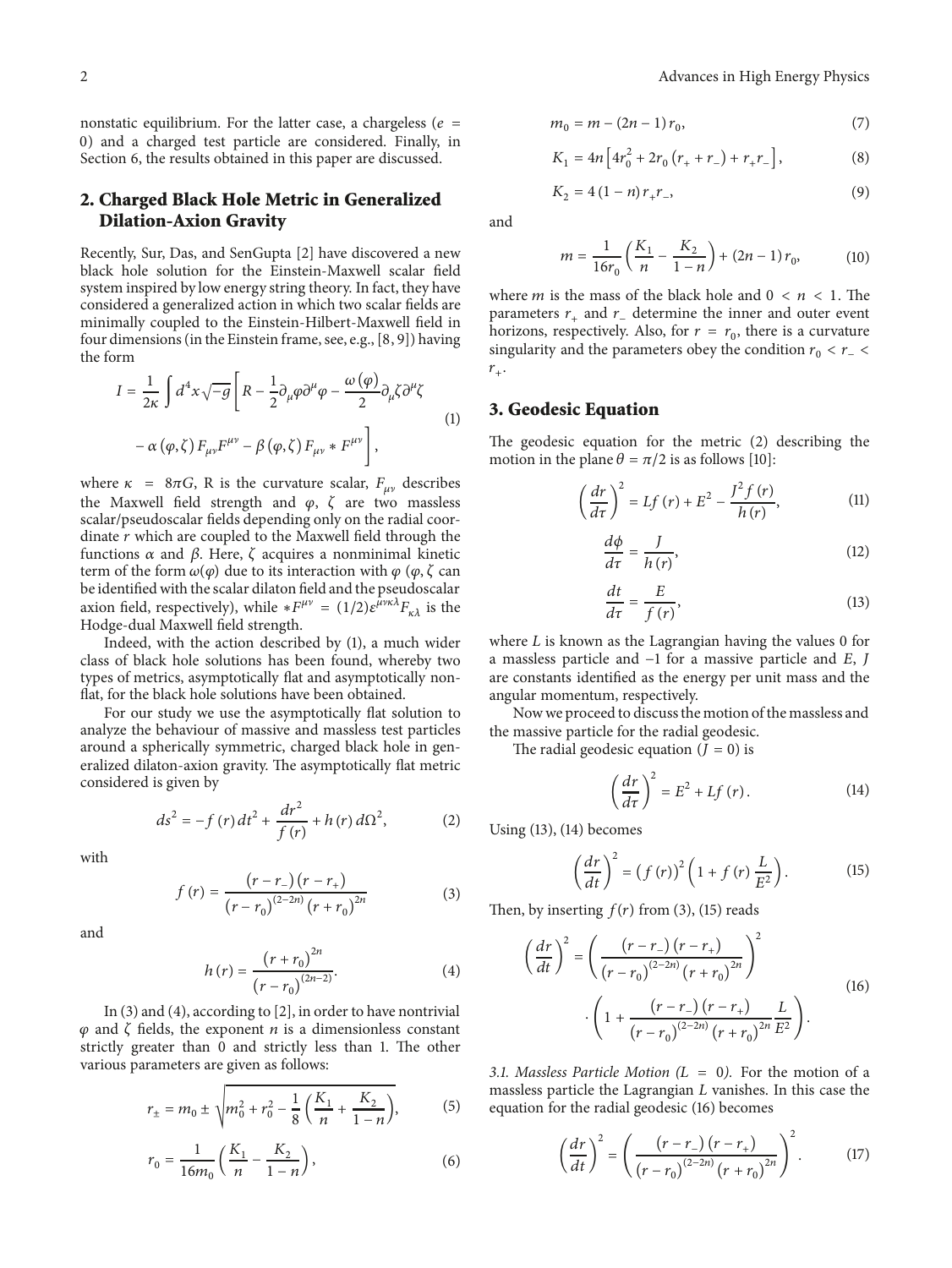

<span id="page-2-1"></span>FIGURE 1: Graphs of  $t - r$  (left) and  $\tau - r$  (right) for a massless particle.

After integrating we get

$$
\pm t = r + \frac{\ln(r - r_{-})r^{2}}{r_{-} - r_{+}} - \frac{\ln(r - r_{-})r_{0}^{2}}{r_{-} - r_{+}} - \frac{\ln(r - r_{+})r_{+}^{2}}{r_{-} - r_{+}} + \frac{\ln(r - r_{+})r_{0}^{2}}{r_{-} - r_{+}}.
$$
\n(18)

Again from [\(14\)](#page-1-7) we obtain for  $L = 0$ 

$$
\left(\frac{dr}{d\tau}\right)^2 = E^2,\tag{19}
$$

from which we have a  $\tau$  – r relationship

$$
\pm \tau = \frac{r}{E}.\tag{20}
$$

In [Figure 1](#page-2-1) (left)  $t$  is plotted with respect to the radial coordinate  $r$  and in [Figure 1](#page-2-1) (right) the proper time  $(τ)$  is plotted with respect to radial coordinate  $r$  for a massless particle.

3.2. Massive Particle Motion ( $L = -1$ ). For a massive particle the Lagrangian  $L$  is  $-1$  and from [\(14\)](#page-1-7) and [\(15\)](#page-1-8) we obtain for the motion of a massive particle the relationships between  $t$ and  $r$  and  $\tau$ , respectively, as

$$
\pm t = \int \frac{E dr}{\left( \left( r - r_{-} \right) \left( r - r_{+} \right) / \left( r - r_{0} \right)^{(2-2n)} \left( r + r_{0} \right)^{2n} \right) \left( E^{2} - \left( r - r_{-} \right) \left( r - r_{+} \right) / \left( r - r_{0} \right)^{(2-2n)} \left( r + r_{0} \right)^{2n} \right)^{1/2}}
$$
(21)

$$
\pm \tau = \int \frac{\left(r - r_0\right)^{(1-n)} \left(r + r_0\right)^n dr}{\left(E^2 \left(r - r_0\right)^{(2-2n)} \left(r + r_0\right)^{2n} - \left(r - r_-\right) \left(r - r_+\right)\right)^{1/2}}.
$$
\n(22)

In [Figure 2](#page-3-1) the graphs of  $t$  with respect to the radial coordinate  $r$  (left) and of the proper time  $\tau$  with respect to the radial coordinate  $r$  (right) for a massive particle are presented.

#### <span id="page-2-0"></span>4. The Effective Potential

From the geodesic equation [\(11\)](#page-1-10) we have

$$
\frac{1}{2}\left(\frac{dr}{d\tau}\right)^2 = \frac{1}{2}\left[E^2 - f\left(r\right)\left(\frac{J^2}{h\left(r\right)} - L\right)\right].\tag{23}
$$

After comparing the above equation with the well known equation  $(1/2)(dr/d\tau)^2 + V_{\text{eff}} = 0$ , we obtain the following expression for the effective potential:

<span id="page-2-2"></span>
$$
V_{\text{eff}} = -\frac{1}{2} \left[ E^2 - f(r) \left( \frac{f^2}{h(r)} - L \right) \right].
$$
 (24)

From [\(24\)](#page-2-2) one can see that the effective potential depends on the energy per unit mass,  $E$ , and the angular momentum, J.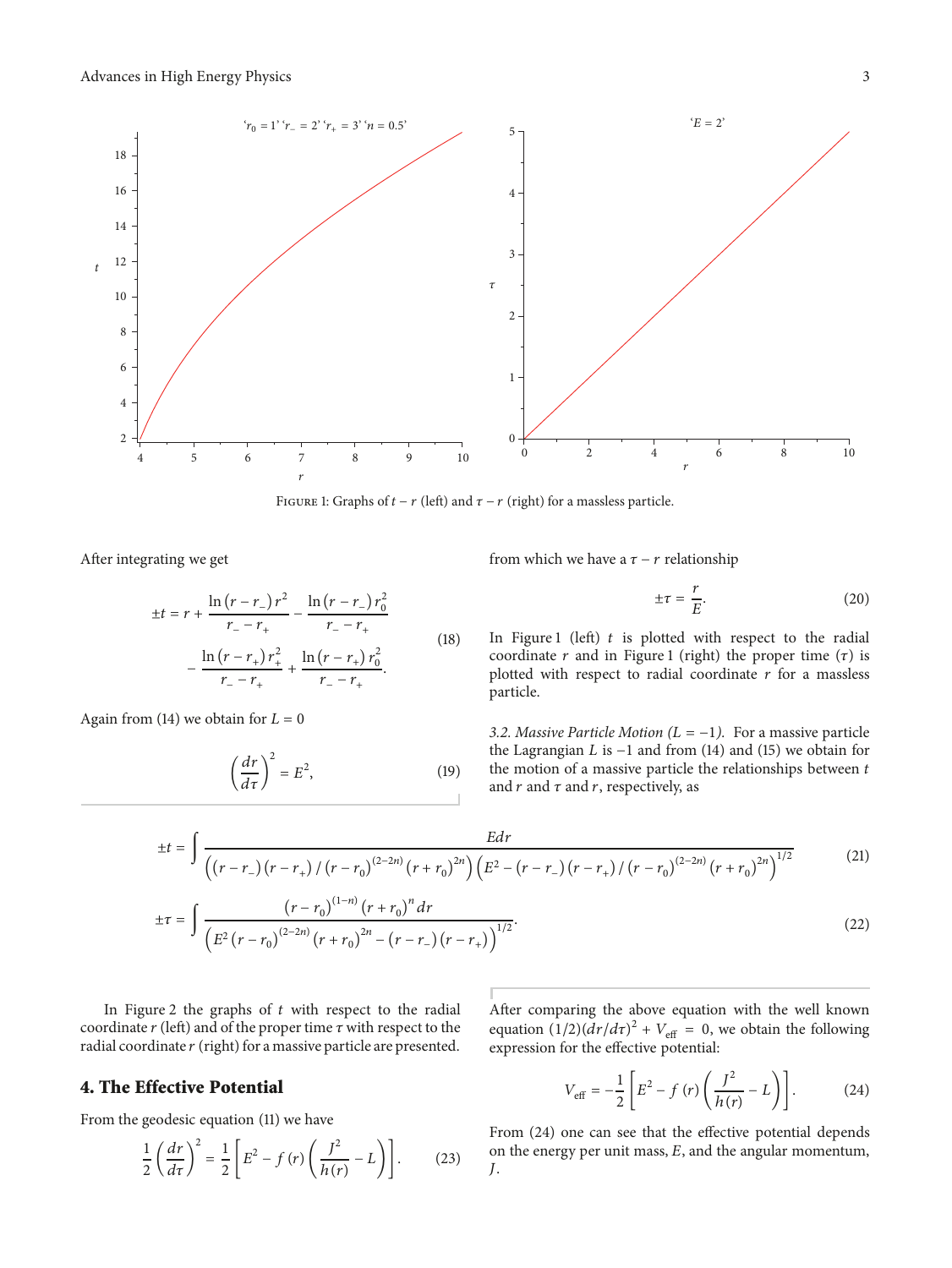

<span id="page-3-1"></span>FIGURE 2: Graphs of  $t - r$  (left) and  $\tau - r$  (right) for a massive particle.

4.1. Massless Particle Case  $(L = 0)$ . For the radial geodesics  $(J = 0)$ , [\(24\)](#page-2-2) yields

$$
V_{\text{eff}} = -\frac{E^2}{2} \tag{25}
$$

and the particle behaves like a free particle if  $E=0$ .

Now we consider the circular geodesics  $(J \neq 0)$ . The corresponding effective potential is given by

$$
V_{\text{eff}} = -\frac{E^2}{2} + \frac{J^2}{2} \frac{(r - r_{-}) (r - r_{+})}{(r + r_0)^{4n}}.
$$
 (26)

For  $E \neq 0$  and  $J = 0$  we infer from [\(26\)](#page-3-2) that the effective potential does not depend on the charge and the mass of the black hole in generalized dilaton-axion gravity. The shape of the effective potential for  $E \neq 0$  is shown in [Figure 3](#page-4-0) (left) for  $J = 6$  (solid curve) and  $J = 0$  (dotted line). We notice that for a nonzero value of *, the effective potential acquires* a minimum, implying that stable circular orbits might exist. For  $J = 0$ , there are no stable circular orbits.

Now if we consider  $E = 0$  and circular geodesics, i.e.,  $J \neq 0$ , then, from [\(26\),](#page-3-2) it is clear that the roots of the effective potential are the same as the horizon values. Further, the effective potential is negative between its two roots, i.e., between the horizons. Hence, since the effective potential has a minimum value stable circular orbits must exist, a conclusion that is confirmed in [Figure 3](#page-4-0) (right).

4.2. Massive Particle Case ( $L = -1$ ). The effective potential for the massive particle is obtained from [\(24\)](#page-2-2) as

$$
V_{\text{eff}} = -\frac{1}{2} \left[ E^2 - f(r) \left( \frac{f^2}{h(r)} + 1 \right) \right].
$$
 (27)

Now, for the radial geodesics with  $J = 0$ ,  $E = 0$ , the above equation yields

<span id="page-3-3"></span>
$$
V_{\text{eff}} = \frac{1}{2} \frac{(r - r_{-}) (r - r_{+})}{(r - r_{0})^{(2 - 2n)} (r + r_{0})^{2n}}.
$$
 (28)

<span id="page-3-2"></span>From [\(28\)](#page-3-3) we notice that the solutions for the effective potential coincide with the horizon values for radial geodesics with  $E = 0$ , which is demonstrated graphically in [Figure 4](#page-4-1) (left). Further, from [Figure 4](#page-4-1) (left), one can see that the motion of the particle is bounded in the interior region of the black hole. The behaviour of the effective potential for  $E \neq 0$ is depicted in the bottom part of [Figure 4](#page-4-1) (left). In this case, we also deduce that a bound orbit is possible for the massive particle.

Next we will consider the motion of a test particle with nonzero angular momentum. For  $E = 0$ , the roots of the effective potential coincide with the horizons (see [Figure 4](#page-4-1) (right)). Thus the particle is bounded in the interior region of the black hole.

#### <span id="page-3-0"></span>5. Motion of a Test Particle

In this section we study the motion of a test particle of mass  $M$ and charge  $e$  in the gravitational field of a charged black hole in generalized dilaton-axion gravity. The Hamilton-Jacobi equation [\[11](#page-7-10)] is

$$
g^{ik}\left(\frac{\partial S}{\partial x^i} + eA_i\right)\left(\frac{\partial S}{\partial x^k} + eA_k\right) + M^2 = 0,\tag{29}
$$

<span id="page-3-4"></span>where  $g_{ik}$ ,  $A_i$  are the metric potential and the gauge potential, respectively, and  $S$  is Hamilton's standard characteristic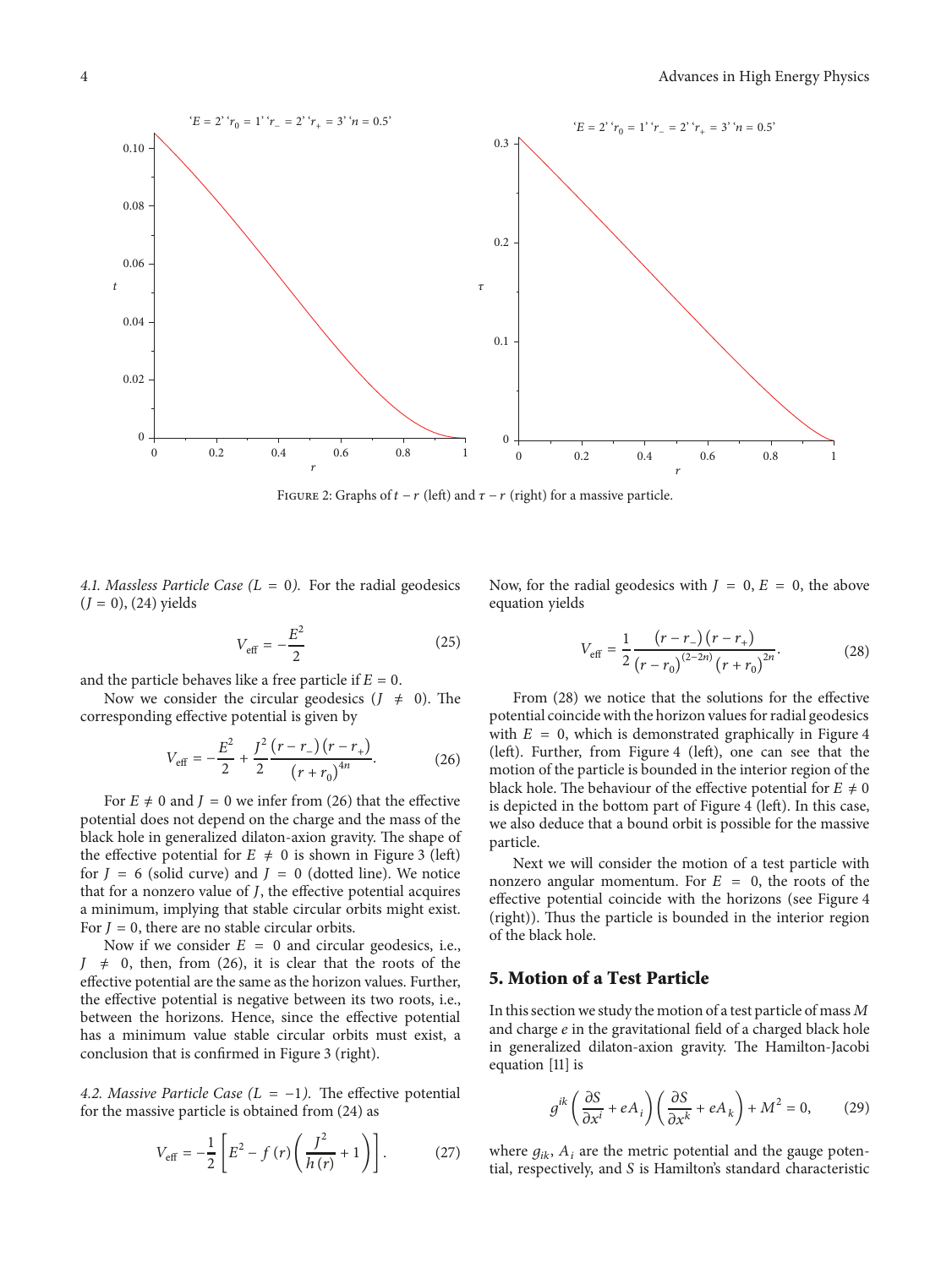

<span id="page-4-0"></span>FIGURE 3: Graphs of  $V_{\text{eff}} - r$  with  $E = 10$ ,  $J = 6$  and  $J = 0$  (left) and  $V_{\text{eff}} - r$  with  $E = 0$  and  $J = 1$  (right), for a massless particle.



<span id="page-4-1"></span>FIGURE 4: Graphs of  $V_{\text{eff}} - r$  with  $J = 0$ ,  $E = 0$ , and  $E = 1.5$  (left) and  $V_{\text{eff}} - r$  with  $J = 1$  and  $E = 0$  (right), for a massive particle.

function. The explicit form of the Hamilton-Jacobi equation for the line element [\(2\)](#page-1-5) is

$$
-\frac{1}{f(r)}\left(\frac{\partial s}{\partial t} + \frac{eQ}{r}\right)^2 + f(r)\left(\frac{\partial S}{\partial r}\right)^2 + \frac{1}{h(r)}\left(\frac{\partial S}{\partial \theta}\right)^2 + \frac{1}{h(r)\sin^2\theta}\left(\frac{\partial S}{\partial \phi}\right)^2 + M^2 = 0,
$$
\n(30)

where  $Q$  is the charge of the black hole. To solve the above partial differential equation, let us assume a separable solution in the form

$$
S(t, r, \theta, \phi) = -Et + S_1(r) + S_2(\theta) + J\phi,
$$
 (31)

where  $E$  and  $J$  are the energy and angular momentum of the particle, respectively. After some simplification we obtain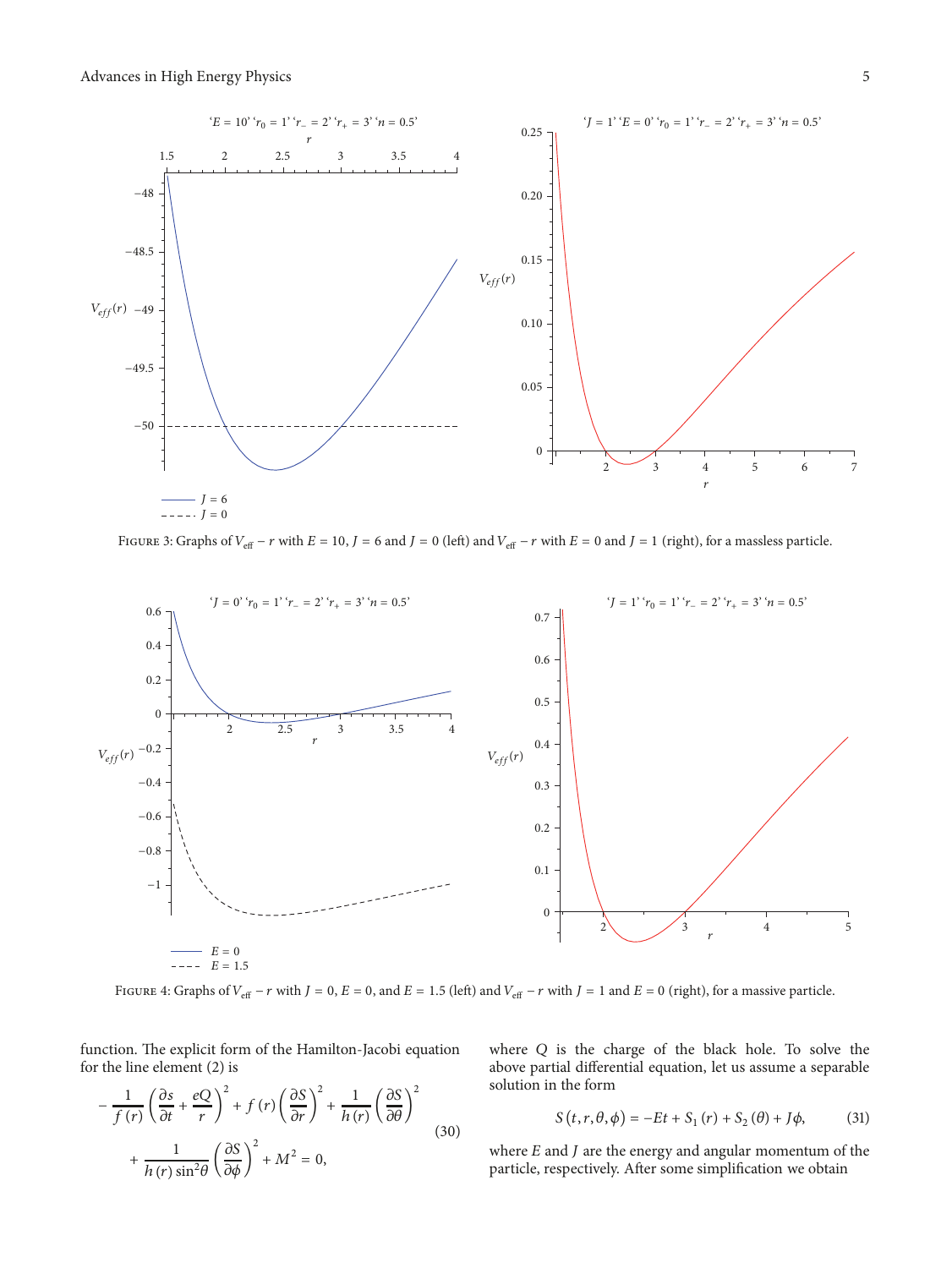$$
S_1(r) = \epsilon \int \left[ \frac{(E - eQ/r)^2}{f^2} - \frac{p^2}{fh} - \frac{M^2}{f} \right]^{1/2}, \quad (32)
$$

$$
S_2(\theta) = \epsilon \int (p^2 - J^2 \csc^2 \theta)^{1/2}, \qquad (33)
$$

where  $\epsilon = \pm 1$  and p is the separation constant also known as the momentum of the particle.

The radial velocity of the particle is given by

$$
\frac{dr}{dt} = f^2 \left( E - \frac{eQ}{r} \right)^{-1}
$$

$$
\cdot \left[ \frac{1}{f^2} \left( E - \frac{eQ}{r} \right)^2 - \frac{p^2}{fh} - \frac{M^2}{f} \right]^{1/2}.
$$

$$
(34)
$$

The turning points of the trajectory are obtained by the vanishing of the radial velocity,  $dr/dt = 0$ , which yields

$$
\left(E - \frac{eQ}{r}\right)^2 - \frac{p^2 f}{h} - M^2 f = 0.
$$
 (35)

After solving this equation for  $E$ , we get

$$
E = \frac{eQ}{r} + \sqrt{f} \left(\frac{p^2}{h} + M^2\right)^{1/2}.\tag{36}
$$

The effective potential is obtained from the relation  $V(r)$  =  $E/M$  as follows:

$$
V = \frac{eQ}{Mr} + \sqrt{f} \left(\frac{p^2}{M^2h} + 1\right)^{1/2}.
$$
 (37)

Using [\(3\)](#page-1-3) and [\(4\)](#page-1-4) the effective potential becomes

$$
V(r) = \frac{eQ}{Mr} + \left(1 + \frac{p^{2}(r - r_{0})^{2n-2}}{M^{2}(r + r_{0})^{2n}}\right)
$$

$$
\cdot \left(\frac{\sqrt{(r - r)(r - r_{+})}}{(r - r_{0})^{1-n}(r + r_{0})^{n}}\right).
$$
(38)

<span id="page-5-0"></span>In the stationary system  $(dV/dr = 0)$  we obtain

$$
-\frac{eQ}{Mr^{2}} + \frac{1}{2} \frac{((r-r_{-})(r-r_{+}))^{1/2} (p^{2}(r-r_{0})^{2n-2} (2n-2)/M^{2}(r-r_{0}) (r+r_{0})^{2n} - 2p^{2}n(r-r_{0})^{2n-2}/M^{2}(r+r_{0})^{2n+1})}{(1+p^{2}(r-r_{0})^{2n-2}/M^{2}(r+r_{0})^{2n})^{1/2}(r-r_{0})^{1-n}(r+r_{0})^{n}}
$$
  
+ 
$$
\frac{1}{2} \frac{(2r-r_{+}-r_{-})(1+p^{2}(r-r_{0})^{2n-2}/M^{2}(r+r_{0})^{2n})^{1/2}}{((r-r_{-})(r-r_{+}))^{1/2}(r-r_{0})^{1-n}(r+r_{0})^{n}}
$$
  
- 
$$
\frac{(1-n)(1+p^{2}(r-r_{0})^{2n-2}/M^{2}(r+r_{0})^{2n})^{1/2}((r-r_{-})(r-r_{+}))^{1/2}}{(r-r_{0})^{2-n}(r+r_{0})^{n}}
$$
  
- 
$$
\frac{n(1+p^{2}(r-r_{0})^{2n-2}/M^{2}(r+r_{0})^{2n})^{1/2}((r-r_{-})(r-r_{+}))^{1/2}}{(r-r_{0})^{1-n}(r+r_{0})^{n+1}} = 0.
$$
 (5.1)

In order to use a more simplified equation and thus be able to visualize it by plotting its graph, one may select some specific value for *n*. Here we choose  $n = 0.5$  (since  $0 < n < 1$ ) and the simplified form of equation [\(39\)](#page-5-0) is given by

5.1. Test Particle in Static Equilibrium. The momentum p must be zero in the static equilibrium system; thus from [\(40\)](#page-5-1) we get

$$
\alpha(r)
$$
\n
$$
= \frac{2eQ(r^2 - r_0^2)^{1/2}}{Mr^2} + \frac{2r((r - r_{-})(r - r_{+}))^{1/2}}{(r^2 - r_0^2)} \left(\frac{p^2}{M^2(r^2 - r_0^2)\beta} + \beta\right)^{(40)} - \frac{(2r - r_{+} - r_{-})\beta}{((r - r_{-})(r - r_{+}))^{1/2}} = 0,
$$
\nwhere  $\beta = (1 + p^2/M^2(r^2 - r_0^2))^{1/2}$ .

<span id="page-5-1"></span>
$$
(4e2Q2 - M2 (2r-r+ + r+2 - r-2 ) r8
$$
  
+ (-4e<sup>2</sup>Q<sup>2</sup> (r<sub>-</sub> + r<sub>+</sub>)  
+ 4M<sup>2</sup> (r<sub>0</sub><sup>2</sup>r<sub>-</sub> + r<sub>0</sub><sup>2</sup>r<sub>+</sub>r<sub>-</sub><sup>2</sup>r<sub>+</sub> + r<sub>-</sub>r<sub>+</sub><sup>2</sup> ) r<sup>7</sup>  
+ (4e<sup>2</sup>Q<sup>2</sup> (r<sub>-</sub>r<sub>+</sub> - 3r<sub>0</sub><sup>2</sup>)  
- 2M<sup>2</sup> (6r<sub>0</sub><sup>2</sup>r<sub>-</sub>r<sub>+</sub> + r<sub>0</sub><sup>2</sup>r<sub>-</sub><sup>2</sup> + r<sub>-</sub><sup>2</sup>r<sub>+</sub><sup>2</sup> + r<sub>0</sub><sup>2</sup>r<sub>+</sub><sup>2</sup> - r<sub>0</sub><sup>4</sup> ) r<sup>6</sup>  
+ (12e<sup>2</sup>Q<sup>2</sup>r<sub>0</sub><sup>2</sup> (r<sub>-</sub> + r<sub>+</sub>)  
+ 4M<sup>2</sup>r<sub>0</sub><sup>2</sup> (r<sub>+</sub>r<sub>-</sub><sup>2</sup> + r<sub>+</sub><sup>2</sup>r<sub>-</sub> + r<sub>0</sub><sup>2</sup> (r<sub>+</sub> + r<sub>-</sub>)) )r<sup>5</sup>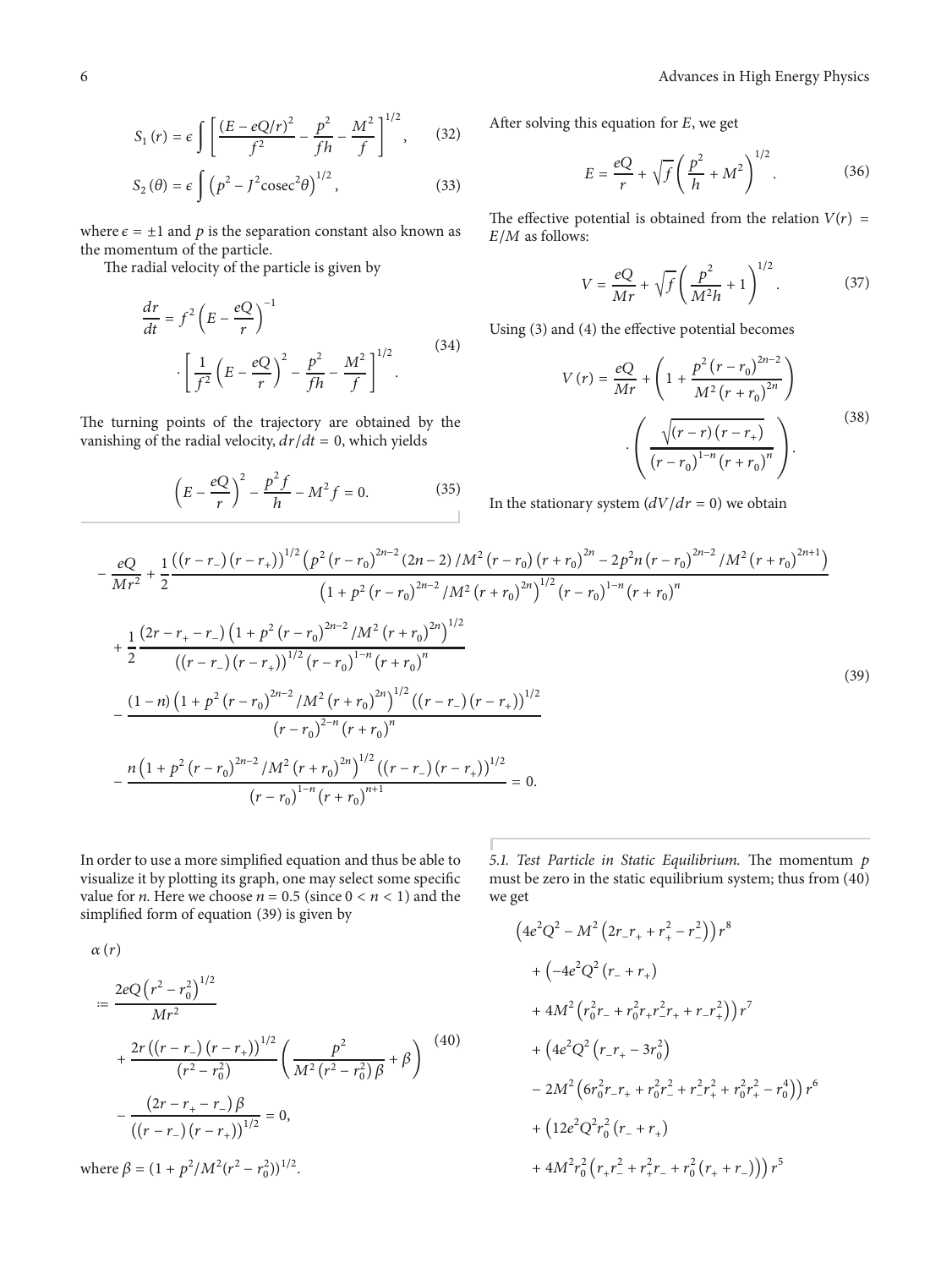+
$$
(12e^{2}Q^{2}r_{0}^{2}(r_{0}^{2}-r_{+}r_{-})
$$
  
\n-
$$
M^{2}r_{0}^{4}(2r_{+}r_{-}+r_{+}^{2}+r_{-}^{2}))r^{4}-12e^{2}Q^{2}r_{0}^{4}(r_{+}+r_{-})
$$
  
\n
$$
\cdot r^{3}+4e^{2}Q^{2}r_{0}^{4}(3r_{+}r_{-}-r_{0}^{2})r^{2}+4e^{2}Q^{2}r_{0}^{6}(r_{+}+r_{-})
$$
  
\n
$$
\cdot r-4e^{2}Q^{2}r_{0}^{6}r_{+}r_{-}=0.
$$
\n(41)

We notice that the last term of the above equation is negative. So, this equation has at least one positive real root. Consequently, a bound orbit is possible for the test particle, i.e., the test particle can be trapped by a charged black hole in generalized dilaton-axion gravity. In other words, a charged black hole in generalized dilaton-axion gravity exerts an attractive gravitational force on matter.

#### 5.2. Test Particle in Nonstatic Equilibrium

5.2.1. Test Particle without Charge ( $e=0$ ). In this case [\(40\)](#page-5-1) becomes

$$
M^{2}(r_{-} + r_{+})r^{4} - 2(r_{0}^{2}M^{2} + r_{-}r_{+}M^{2} + p^{2})r^{3}
$$
  
+  $3p^{2}(r_{+} - r_{-})r^{2}$   
+  $2(r^{4}M^{2} - r_{0}^{2}p^{2} + r_{0}^{2}M^{2}r_{+}r_{-} - 2p^{2}r_{+}r_{-})r$   
+  $r_{0}^{2}(r_{+}p^{2} + r_{-}p^{2} - M^{2}r_{0}^{2}r_{+} - M^{2}r_{0}^{2}r_{-}) = 0.$  (42)

If  $M^2 r_0^2 r_+ + M^2 r_0^2 r_- > r_+ p^2 + r_- p^2$ , one can see that the last term of the above equation is negative. Therefore, this equation must have at least one positive real root. Consequently, a bound orbit for the uncharged test particle is possible. If  $M^2 r_0^2 r_+ + M^2 r_0^2 r_- = r_+ p^2 + r_- p^2$ , then [\(42\)](#page-6-1) changes to a third-degree equation with two changes of sign. By Descarte's rule of sign, this equation must have either two positive roots or no positive roots at all. Thus, a bound orbit for the uncharged test particle may or may not be possible. For  $M^2 r_0^2 r_+ + M^2 r_0^2 r_- < r_+ p^2 + r_- p^2$ , [\(42\)](#page-6-1) has two changes of sign. Here, again a bound orbit for the uncharged test particle may or may not be possible.

5.2.2. Test Particle with Charge ( $e \neq 0$ ). For a charged test particle with  $n = 0.5$ , the stationary system  $\left(\frac{dV}{dr} = 0\right)$ yields the form given in [\(40\).](#page-5-1) As this equation is algebraically very complicated, we use the graph of  $\alpha(r)$  in order to find out whether there exist any real positive roots. From [Figure 5](#page-6-2) one can see that, for different values of the test particle's charge,  $\alpha(r)$  given by [\(40\)](#page-5-1) does not intersect the r-axis. Hence, no real positive roots are possible. As a result, no bound orbit for the charged test particle is possible.

#### <span id="page-6-0"></span>6. Discussion

In the present investigation, we have analyzed the behaviour of massless and massive particles in the gravitational field of a charged black hole in generalized dilaton-axion gravity in



<span id="page-6-2"></span><span id="page-6-1"></span>FIGURE 5: Graph of  $\alpha(r)$  given in [\(40\)](#page-5-1) for different values of the test particle's charge.

four dimensions. To this purpose, we have studied the motion of a massless particle ( $L=0$ ) and a massive particle ( $L=-1$ ). We have plotted the graphs of  $t$  and the proper time  $\tau$  with respect to the radial coordinate  $r$ . For the massless particle  $t$ increases nonlinearly with  $r$  [\(Figure 1](#page-2-1) (left)), while the proper time  $\tau$  increases linearly with  $r$  [\(Figure 1](#page-2-1) (right)). In the case of the massive particle motion both  $t$  and  $\tau$  decrease nonlinearly with  $r$  [\(Figure 2\)](#page-3-1).

Further, studying the effective potential we ended up with [\(24\)](#page-2-2) from which we conclude that  $V_{\text{eff}}$  depends on the energy per unit mass  $E$  and the angular momentum  $J$ . For a massless test particle we found that  $V_{\text{eff}} = -E^2/2$  in the case of radial geodesics ( $J = 0$ ), while if  $E = 0$  the particle behaves like a free particle. In the case of circular geodesics ( $J \neq 0$ ),  $V_{\text{eff}}$  is given by [\(26\).](#page-3-2) In [Figure 3](#page-4-0) the behaviour of  $V_{\text{eff}}$  is presented for zero and nonzero  $E$  and various values of  $J$ . From these graphs it can be inferred that for  $E \neq 0$  and  $J \neq 0$  the effective potential  $V_{\text{eff}}$  has a minimum and circular orbits are possible, while for  $E \neq 0$  and  $J = 0$  no stable circular orbits can exist. In the cases  $E = 0$  and  $J \neq 0$  the effective potential  $V_{\text{eff}}$  changes sign two times between the horizons and stable circular orbits must exist.

From the examination of the calculated effective potential, [\(27\)](#page-3-4) for a massive particle, we have considered the radial geodesics for the cases  $J = 0$  and  $E = 0$ ,  $J = 0$  and  $E \neq 0$ , and  $J \neq 0$  and  $E = 0$ . It is seen [\(Figure 4\)](#page-4-1) that in the first case the roots of the effective potential coincide with the horizons' positions and the particle's orbit is bound in the black hole's interior. In the second case, a bound orbit is also possible. Finally, in the third case, i.e., when the particle's angular momentum does not vanish, the roots of the effective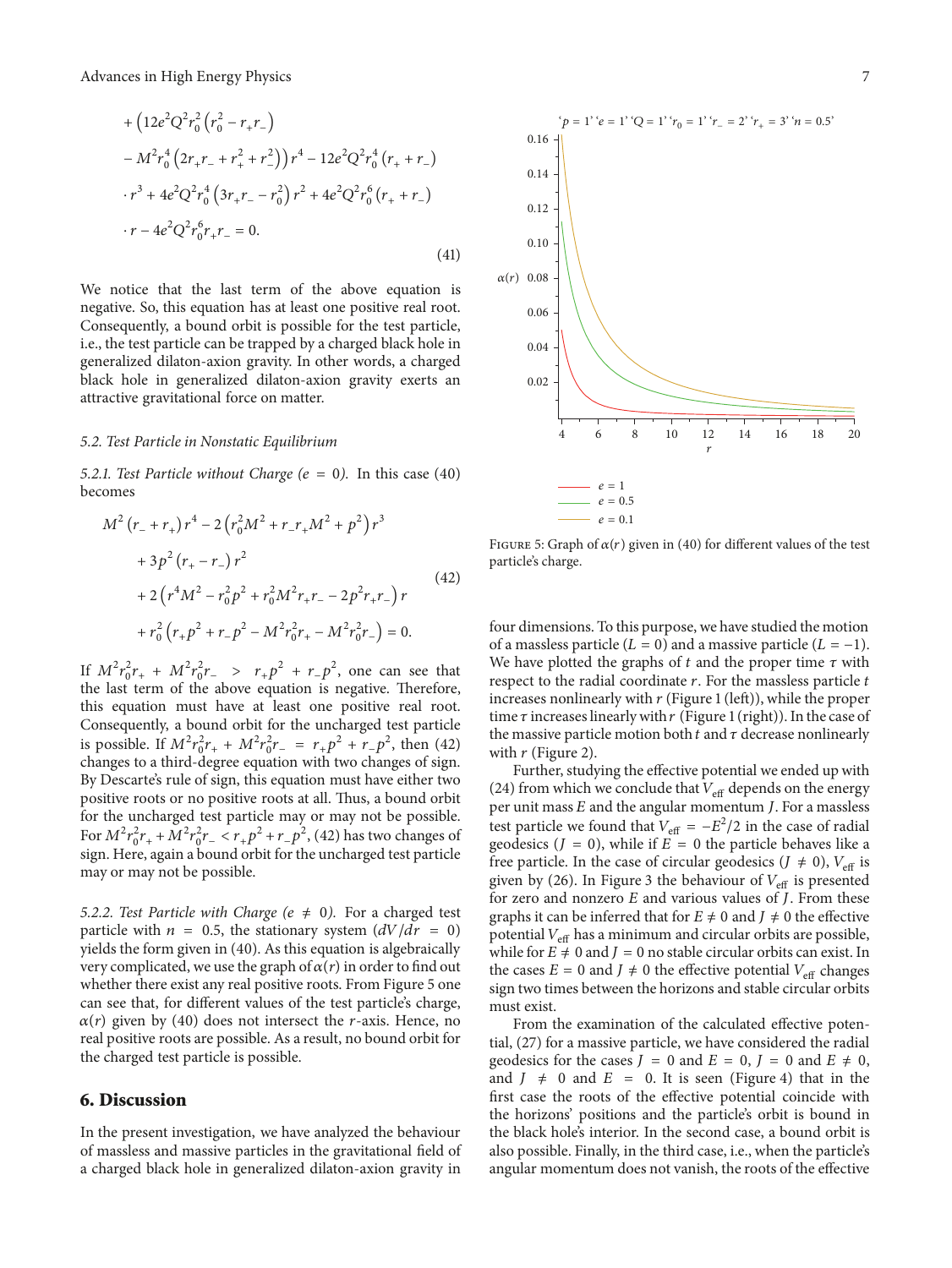potential coincide again with the horizons' positions and the particle's orbit is bound again in the black hole's interior.

As a last step we have examined the motion of a massive and charged test particle in the gravitational field of a charged black hole in generalized dilaton-axion gravity by exploiting the Hamilton-Jacobi equation. The latter is set up for the space-time geometry considered and is analytically solved by applying additive separation of variables. As a result, the particle's radial velocity and the effective potential are determined in closed form. Then the case of static equilibrium is examined and it is found that the charged test particle may have a bound orbit; i.e., it can be trapped by a charged black hole in this context or, stated differently, the charged black hole exerts an attractive gravitational force upon the charged particle in generalized dilaton-axion gravity. In the case of nonstatic equilibrium, we have distinguished between an uncharged and a charged test particle. In the former case, conditions have been found for the possibility of existence of the particle's bound orbit. Finally, when the test particle carries a charge, it is seen graphically [\(Figure 5\)](#page-6-2) that no bound orbit is possible.

An interesting perspective for future work would be the study of the motion of charged or uncharged test particles and the behaviour of geodesics for rotating black hole solutions or for black hole solutions in more than four spacetime dimensions in the context of generalized dilaton-axion gravity.

#### Data Availability

The data used to support the findings of this study are available from the corresponding author upon request.

#### Conflicts of Interest

The authors declare that they have no conflicts of interest.

#### Acknowledgments

Farook Rahaman would like to thank the authorities of the Inter-University Centre for Astronomy and Astrophysics, Pune, India, for providing research facilities. Farook Rahaman and Susmita Sarkar are also grateful to DST-SERB (Grant No.: EMR/2016/000193) and UGC (Grant No.: 1162/(sc)(CSIR-UGC NET, DEC 2016)), Govt. of India, for financial support, respectively.

#### References

- <span id="page-7-0"></span>[1] T. Ortín, Gravity and Strings, Chapter 16, Cambridge University Press, 2004.
- <span id="page-7-1"></span>[2] S. Sur, S. Das, and S. SenGupta, "Charged black holes in generalized dilaton-axion gravity," Journal of High Energy Physics, vol. 10, article no. 064, 2005.
- <span id="page-7-2"></span>[3] T. Ghosh and S. SenGupta, "Thermodynamics of dilation-axion black holes," Physical Review D, vol. 78, no. 12, Article ID 124005, 2008.
- <span id="page-7-3"></span>[4] A. A. Usmani, Z. Hasan, F. Rahaman, S. A. Rakib, S. Ray, and P. K. Kuhfittig, "Thin-shell wormholes from charged black holes

in generalized dilaton-axion gravity," General Relativity and Gravitation, vol. 42, no. 12, pp. 2901–2912, 2010.

- <span id="page-7-4"></span>[5] I. Radinschi, F. Rahaman, and A. Ghosh, "On the energy of charged black holes in generalized dilaton-axion gravity," International Journal of Theoretical Physics, vol. 49, no. 5, pp. 943–956, 2010.
- <span id="page-7-5"></span>[6] Z. M. Yang, X.-L. Li, and Y. Gao, "Entanglement entropy of charged dilaton-axion black hole and quantum isolated horizon," European Physical Journal Plus, vol. 131, no. 9, p. 304, 2016.
- <span id="page-7-6"></span>[7] T. Ghosh and S. SenGupta, "Tunneling across dilaton-axion black holes," European Physics Letters, vol. 120, no. 5, Article ID 50003, 2017.
- <span id="page-7-7"></span>[8] A. S. Bhatia and S. Sur, "Dynamical system analysis of dark energy models in scalar coupled metric-torsion theories," International Journal of Modern Physics D, vol. 26, no. 13, Article ID 1750149, 2017.
- <span id="page-7-8"></span>[9] S. Sur and A. S. Bhatia, "Weakly dynamic dark energy via metric-scalar couplings with torsion," Journal of Cosmology and Astroparticle Physics, vol. 2017, no. 7, p. 39, 2017.
- <span id="page-7-9"></span>[10] M. Kalam, F. Rahaman, and S. Mondal, "Particle motion around tachyon monopole," General Relativity and Gravitation, vol. 40, no. 9, pp. 1849–1861, 2008.
- <span id="page-7-10"></span>[11] S. Chakraborty and M. F. Rahaman, "Motion of test particles around gauge monopoles or near cosmic strings considering semiclassical gravitational effects," International Journal of Modern Physics D, vol. 9, no. 2, pp. 155–159, 2000.